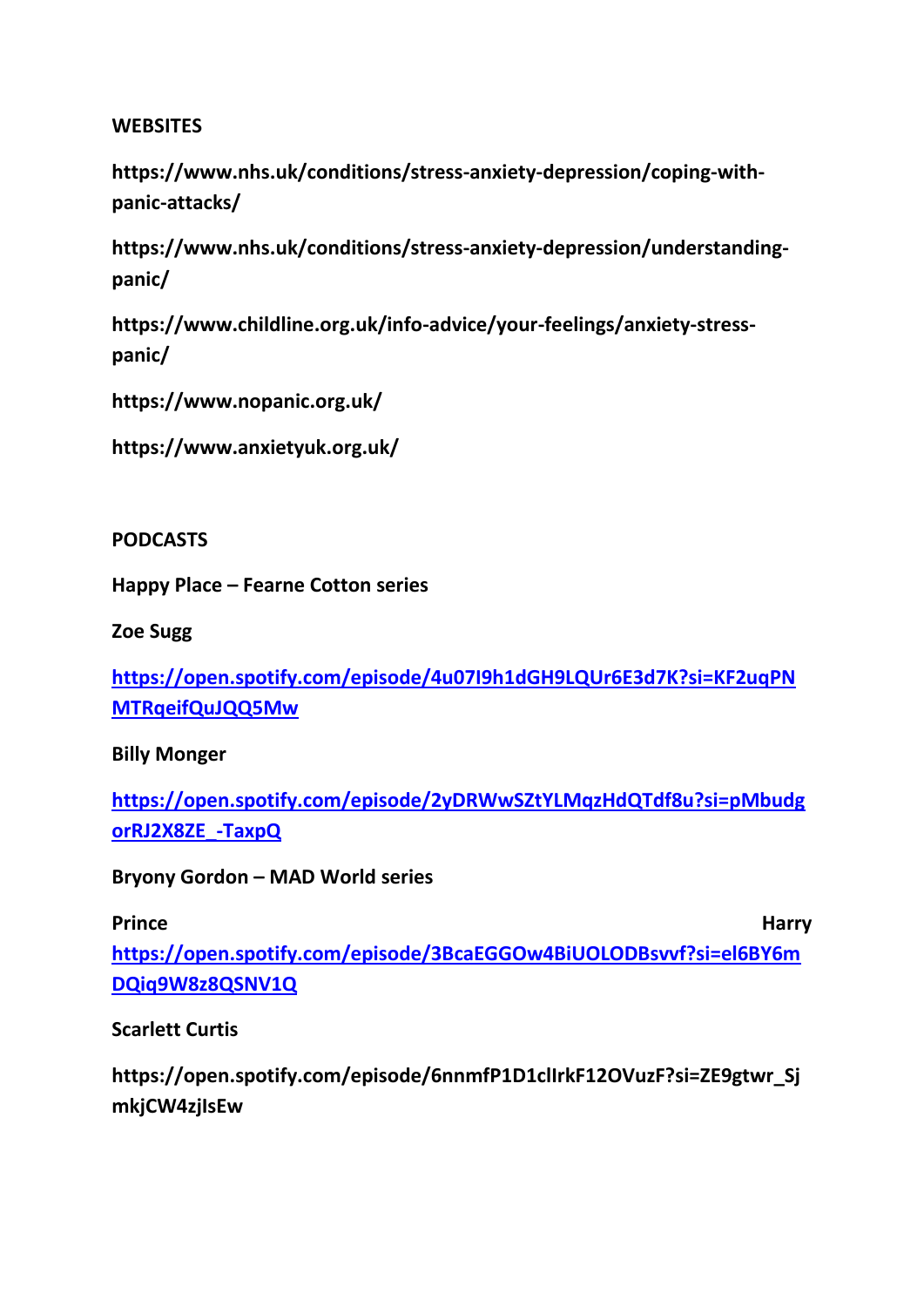#### **APPS**



[Overcome panic attacks and anxiety wherever you happen to be](https://www.nhs.uk/apps-library/beat-panic/) **[£0.99](https://www.nhs.uk/apps-library/beat-panic/)**



[This app helps young people manage their emotions and](https://www.nhs.uk/apps-library/blueice/) reduce urges to [self-harm](https://www.nhs.uk/apps-library/blueice/)

**[Free](https://www.nhs.uk/apps-library/blueice/)**

## **Calm**



**Price:** Free with in-app purchases

Sleep, meditation, and relaxation are in your hands with Calm, another popular mindfulness app. These guided meditations are perfect for complete novices through seasoned practitioners, and you have your pick when it comes to how long you can dedicate to the app each day. Sleep is important for managing stress, but it's also one of the first things to become problematic when you're anxious. In addition to an assortment of daily meditations, Calm features nature sounds and sleep stories — yes, an effective concept taken from childhood — to help lull you into relaxed sleep.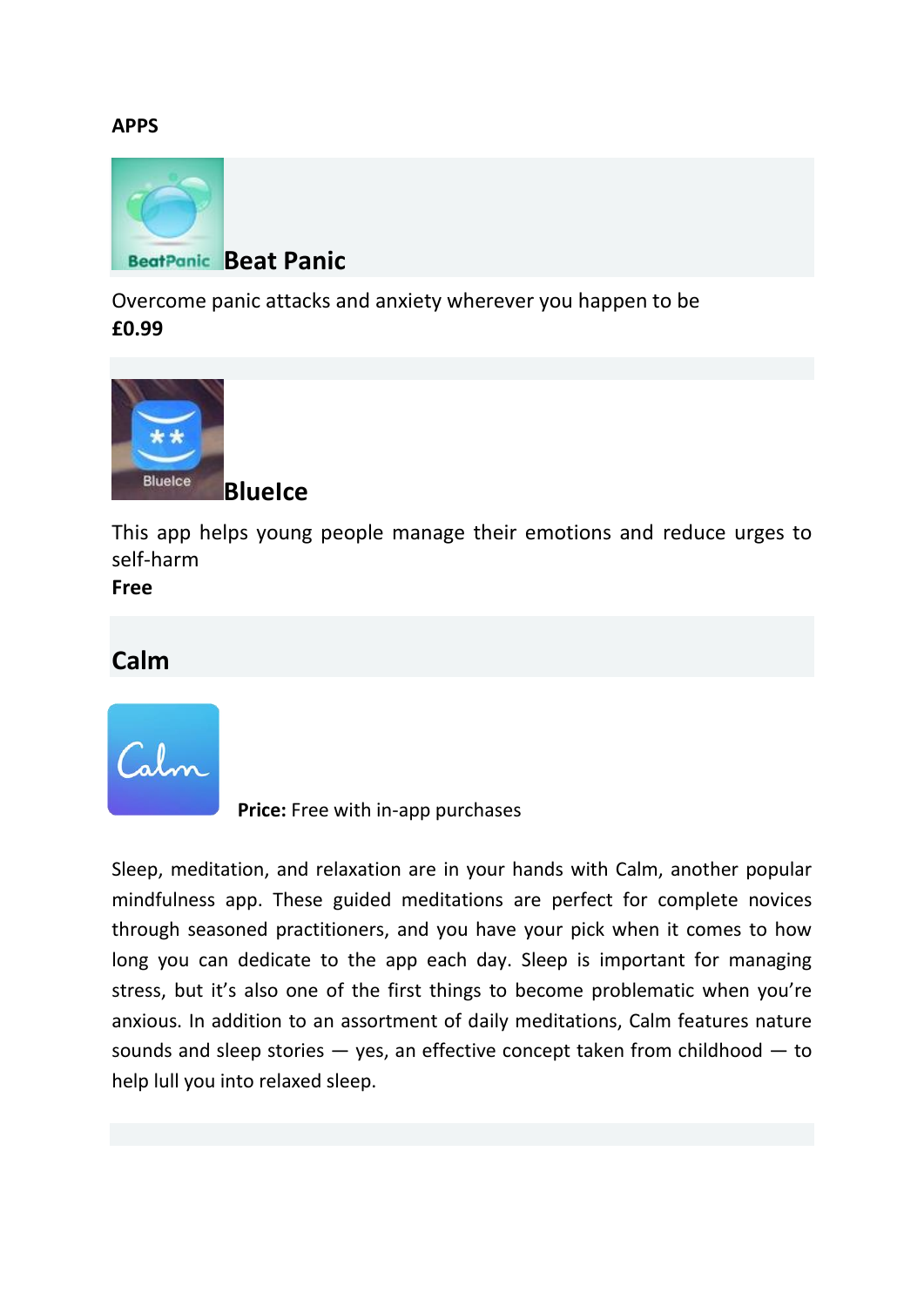

[Being tested in the NHS](https://www.nhs.uk/apps-library/chill-panda/)

[Use breathing techniques to help you relax more, worry less and feel better](https://www.nhs.uk/apps-library/chill-panda/) **[Free](https://www.nhs.uk/apps-library/chill-panda/)**

# **Colorfy**



**Price:** Free with in-app purchases

Colorfy is an adult coloring book brought into the digital realm. With a selection of images and mandalas to choose from, or the option to upload your own sketches to color, you can spend hours in a flow state or [focused](https://www.healthline.com/health/mental-health/types-of-meditation)  [meditation](https://www.healthline.com/health/mental-health/types-of-meditation) through this app. Pouring your attention into the beautiful designs can distract from your anxious thoughts and help calm you down. Self-critique is out the window, too, as the simple click-to-fill function of the app means you'll never stray outside the lines.

# **Dare — Break Free From Anxiety**



**Price:** Free with in-app purchases

Dare to face your fears, whether you're dealing with anxiety, panic, worry, or insomnia. The Dare app can walk you through audio recordings to help you sit comfortably with your anxiety rather than avoiding it, a tactic that can just make anxiety worse. On-screen guides give you something to focus on while you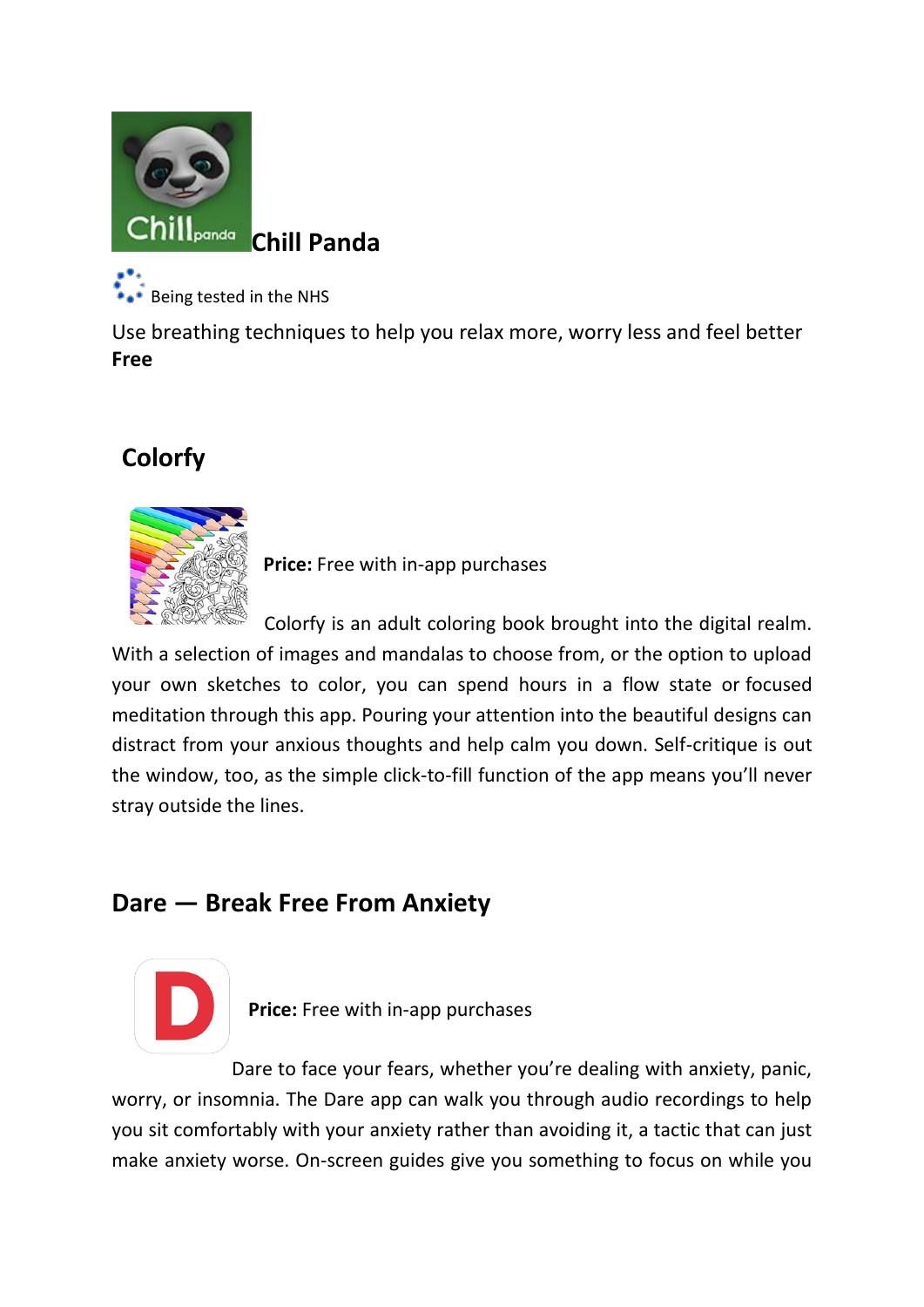breathe deeply, and plenty of additional helpful content is available behind the subscription.

# **Headspace**



#### Price: **Free with in-app purchases**

Headspace is a cutely designed guided meditation app and so much more. With targeted meditations led by a former monk on sleep, happiness, productivity, mindful use of technology, and dozens of other topics, Headspace can help bring balance and peace across all aspects of daily life. A consistent mindfulness practice with Headspace can help you develop better focus, decrease your stress, and become less reactive to your [anxiety triggers.](https://www.healthline.com/health/anxiety/anxiety-triggers) Use the app to track your time in mindfulness training and invite friends to join in with you.



# **[My Possible Self: The Mental Health App](https://www.nhs.uk/apps-library/my-possible-self/)**

[Learn how to manage fear, anxiety and stress and tackle unhelpful thinking](https://www.nhs.uk/apps-library/my-possible-self/) **[Free, with in-app purchases](https://www.nhs.uk/apps-library/my-possible-self/)**

# **Nature Sounds Relax and Sleep**

Price: **Free with in-app purchases**

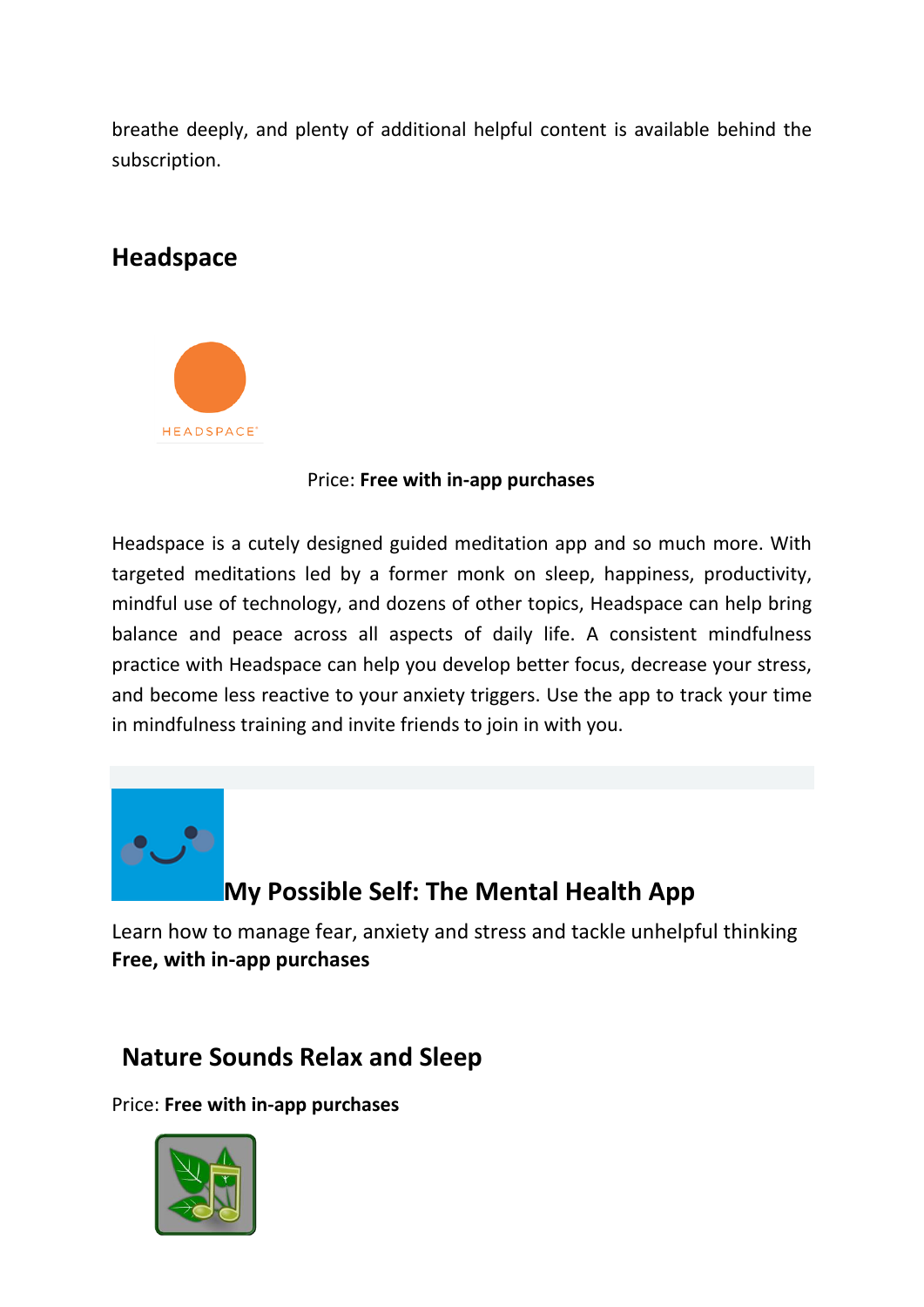Racing thoughts and ruminations are hallmarks of anxiety, but you can slow down, breathe deeply, and clear your thoughts with the gentle sounds and sights of nature in this app. From thunder and rain to crackling fires to bird sounds and more, there's something for everyone. Set the app timer to listen while you gently drift off to sleep, or set one of the tracks as your morning alarm so you can start your day with something less anxiety-inducing than the standard beeping.

# **Rootd**

#### Price: **Free with in-app purchases**



Downloading Rootd means you can work on improving your panic and anxious mood while supporting a female-led app. In addition to mindfulness exercises and step-by-step guides to

tactics such as deep breathing, the app features an emergency contact button that makes it simple to call a loved one or hotline when you're in distress. The Personal Stats Page is another source of encouragement, as it tracks the number of panic attacks you've overcome and the number of in-app lessons you've completed.



### **[SilverCloud](https://www.nhs.uk/apps-library/silvercloud/)**

[An eight-week course to help you manage stress, anxiety](https://www.nhs.uk/apps-library/silvercloud/)  [and depression at your own pace](https://www.nhs.uk/apps-library/silvercloud/) **[Free](https://www.nhs.uk/apps-library/silvercloud/)**



#### **Sleep Time**

**Price:** Free with in-app purchases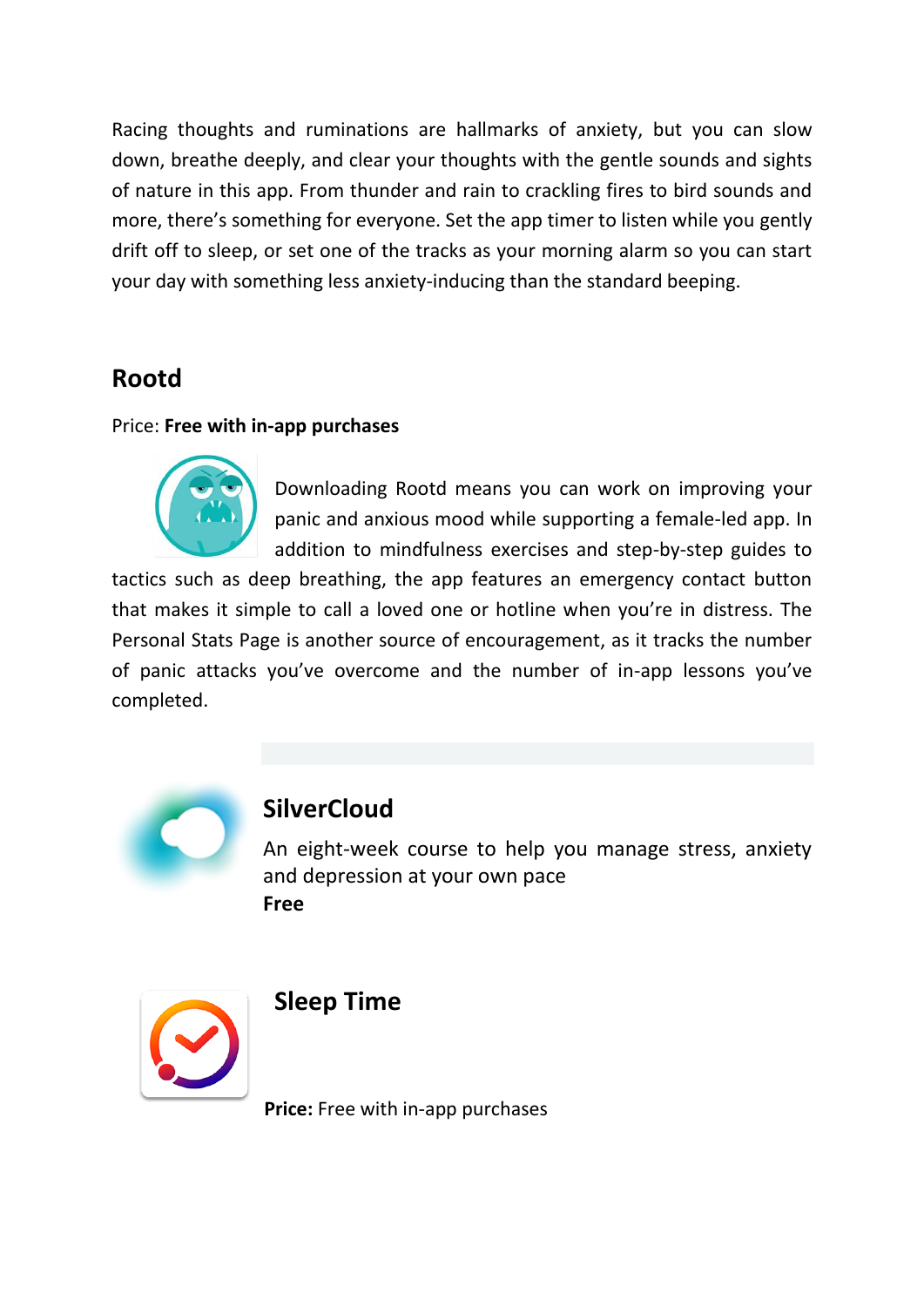Sleep has a huge impact on your mood and emotional regulation. Make the most of it with the Sleep Time app, a sleep analysis app complete with a toolbox full of gentle soundscapes, an alarm clock, and wake-up algorithm. Just by placing your phone on your bed, you can track your sleep time and cycles. When used consistently, the app's automated analysis charts make it easy to notice trends in when you get the most restful sleep and what tends to keep you up.



### **[Sleepio](https://www.nhs.uk/apps-library/sleepio/)**

[An online sleep improvement programme, clinically proven to](https://www.nhs.uk/apps-library/sleepio/)  [help you fall asleep faster](https://www.nhs.uk/apps-library/sleepio/)

**[Free in some areas](https://www.nhs.uk/apps-library/sleepio/)**

### **Stop, Breathe, and Think**



**Price:** Free with in-app purchases

Stop, Breathe, and Think is your daily mindfulness app that also prompts you to input how you're feeling. Select your mood when you open the app and it will suggest the meditations, yoga sequences, or acupressure that could serve you best in that moment, from deep breathing exercises to body scans to visualizations. The check-in feature also allows you to track your moods and progress, so you can examine what you feel most and focus on taming or understanding those anxieties better.



**Stop Panic & Anxiety Self-Help**

**Price:** Free